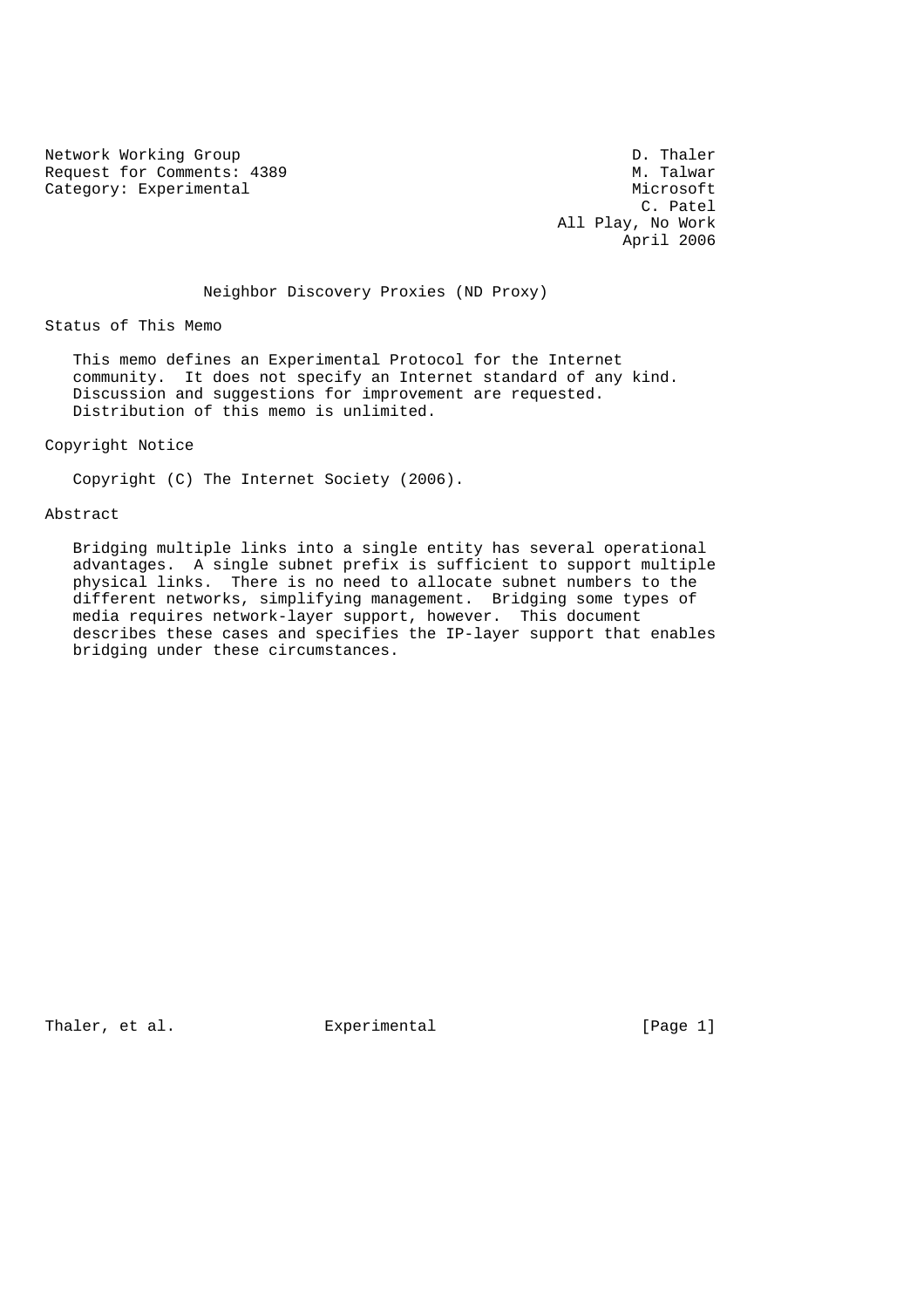Table of Contents

| 4.1.1. Sending Packet Too Big Messages  8            |  |
|------------------------------------------------------|--|
| 4.1.2. Proxying Packets with Link-Layer Addresses  8 |  |
|                                                      |  |
| 4.1.3.1. ICMPv6 Neighbor Solicitations 9             |  |
| 4.1.3.2. ICMPv6 Neighbor Advertisements  9           |  |
|                                                      |  |
| 4.1.3.4. ICMPv6 Redirects 10                         |  |
|                                                      |  |
| 5 <sub>1</sub>                                       |  |
| б.                                                   |  |
|                                                      |  |
| $\mathsf{R}$                                         |  |
| 9.                                                   |  |
|                                                      |  |
| 11                                                   |  |
|                                                      |  |
| Appendix A: Comparison with Naive RA Proxy 16        |  |

Thaler, et al. experimental Experimental [Page 2]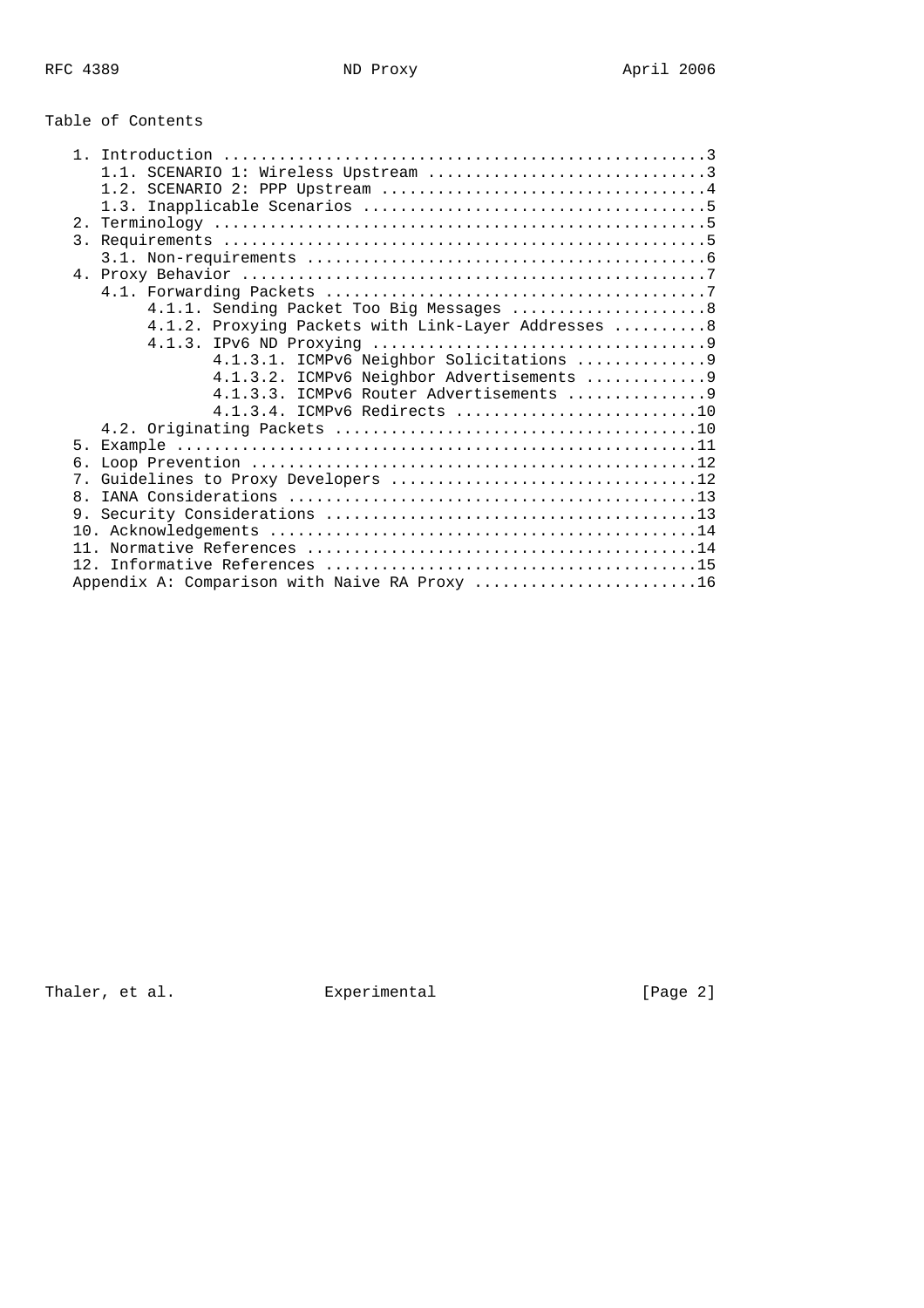## 1. Introduction

 In the IPv4 Internet today, it is common for Network Address Translators (NATs) [NAT] to be used to easily connect one or more leaf links to an existing network without requiring any coordination with the network service provider. Since NATs modify IP addresses in packets, they are problematic for many IP applications. As a result, it is desirable to address the problem (for both IPv4 and IPv6) without the need for NATs, while still maintaining the property that no explicit cooperation from the router is needed.

 One common solution is IEEE 802 bridging, as specified in [BRIDGE]. It is expected that whenever possible links will be bridged at the link layer using classic bridge technology [BRIDGE] as opposed to using the mechanisms herein. However, classic bridging at the data link layer has the following limitations (among others):

- o It requires the ports to support promiscuous mode.
- o It requires all ports to support the same type of link-layer addressing (in particular, IEEE 802 addressing).

 As a result, two common scenarios, described below, are not solved, and it is these two scenarios we specifically target in this document. While the mechanism described herein may apply to other scenarios as well, we will concentrate our discussion on these two scenarios.

## 1.1. SCENARIO 1: Wireless Upstream

The following figure illustrates a likely example:

|       | local Ethernet     Wireless   Access |              |                                      |  |  |
|-------|--------------------------------------|--------------|--------------------------------------|--|--|
|       |                                      |              | A +-))) (((-+   +--> rest of network |  |  |
| hosts |                                      | link   Point |                                      |  |  |
|       |                                      |              |                                      |  |  |

 In this scenario, the access point has assigned an IPv6 subnet prefix to the wireless link, and uses link-layer encryption so that wireless clients may not see each other's data.

 Classic bridging requires the bridge (node A in the above diagram) to be in promiscuous mode. In this wireless scenario, A cannot put its wireless interface into promiscuous mode, since one wireless node cannot see traffic to/from other wireless nodes.

Thaler, et al.  $\Box$  Experimental  $\Box$  [Page 3]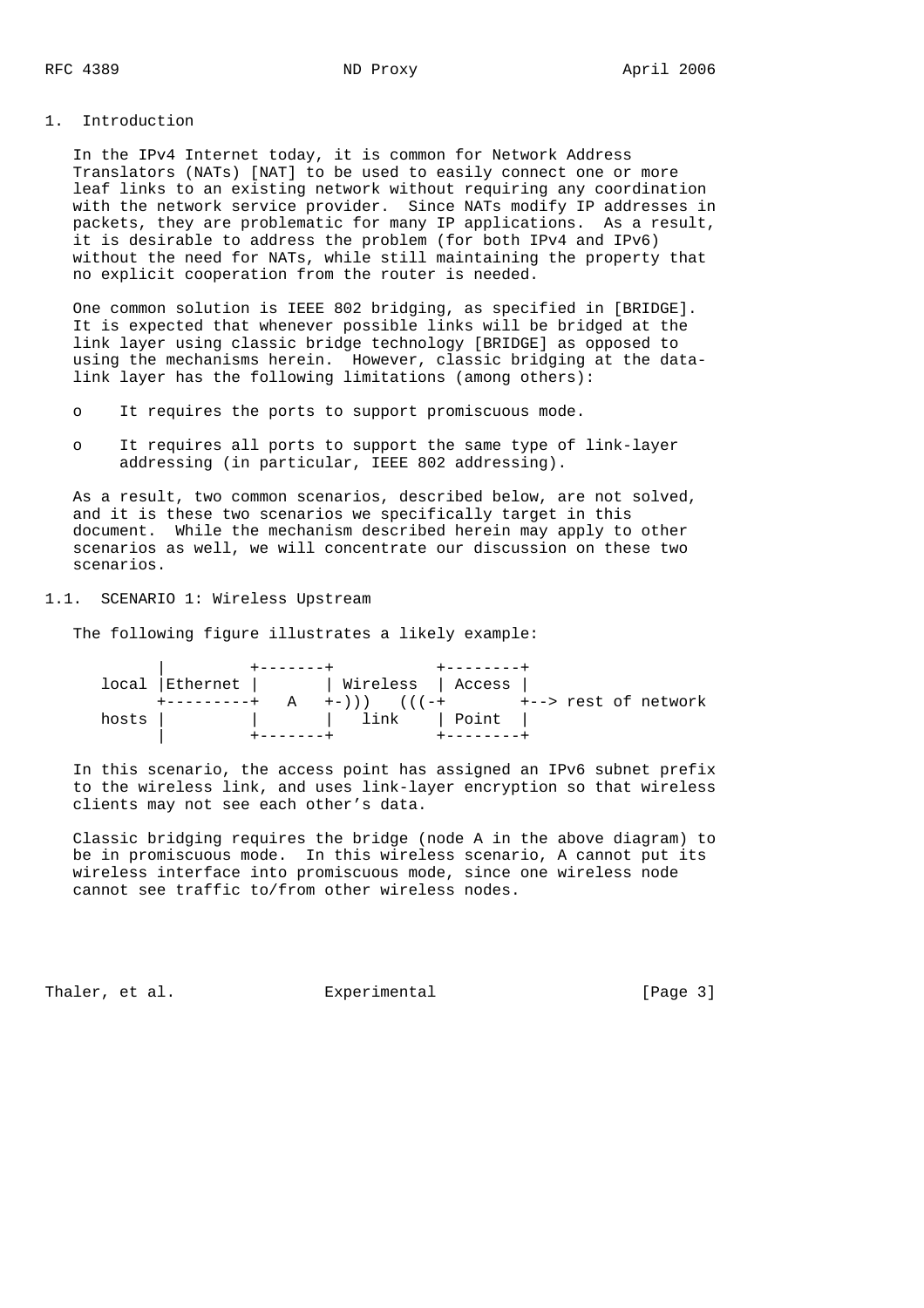IPv4 Address Resolution Protocol (ARP) proxying has been used for some years to solve this problem without involving NAT or requiring any change to the access point or router. In this document, we describe equivalent functionality for IPv6 to remove this incentive to deploy NATs in IPv6.

 We also note that Prefix Delegation [PD] could also be used to solve this scenario. There are, however, two disadvantages to this. First, if an implementation already supports IPv4 ARP proxying (which is indeed the case in a number of implementations today), then IPv6 Prefix Delegation would result in separate IPv6 subnets on either side of the device, while a single IPv4 subnet would span both segments. This topological discrepancy can complicate applications and protocols that use the concept of a local subnet. Second, the extent to which Prefix Delegation is supported for any particular subscriber class is up to the service provider. Hence, there is no guarantee that Prefix Delegation will work without explicit configuration or additional charge. Bridging, on the other hand, allows the device to work with zero configuration, regardless of the service provider's policies, just as a NAT does. Hence bridging avoids the incentive to NAT IPv6 just to avoid paying for, or requiring configuration to get, another prefix.

#### 1.2. SCENARIO 2: PPP Upstream

The following figure illustrates another likely example:

|       |  | local Ethernet   PPP link                 |  |
|-------|--|-------------------------------------------|--|
|       |  | +-----------+ Router +--> rest of network |  |
| hosts |  |                                           |  |
|       |  |                                           |  |

 In this scenario, the router has assigned a /64 to the PPP link and advertises it in an IPv6 Router Advertisement.

 Classic bridging does not support non-802 media. The PPP Bridging Control Protocol [BCP] defines a mechanism for supporting bridging over PPP, but it requires both ends to be configured to support it. Hence IPv4 connectivity is often solved by making the proxy (node A in the above diagram) be a NAT or an IPv4 ARP proxy. This document specifies a solution for IPv6 that does not involve NAT or require any change to the router.

Thaler, et al.  $\Box$  Experimental  $\Box$  [Page 4]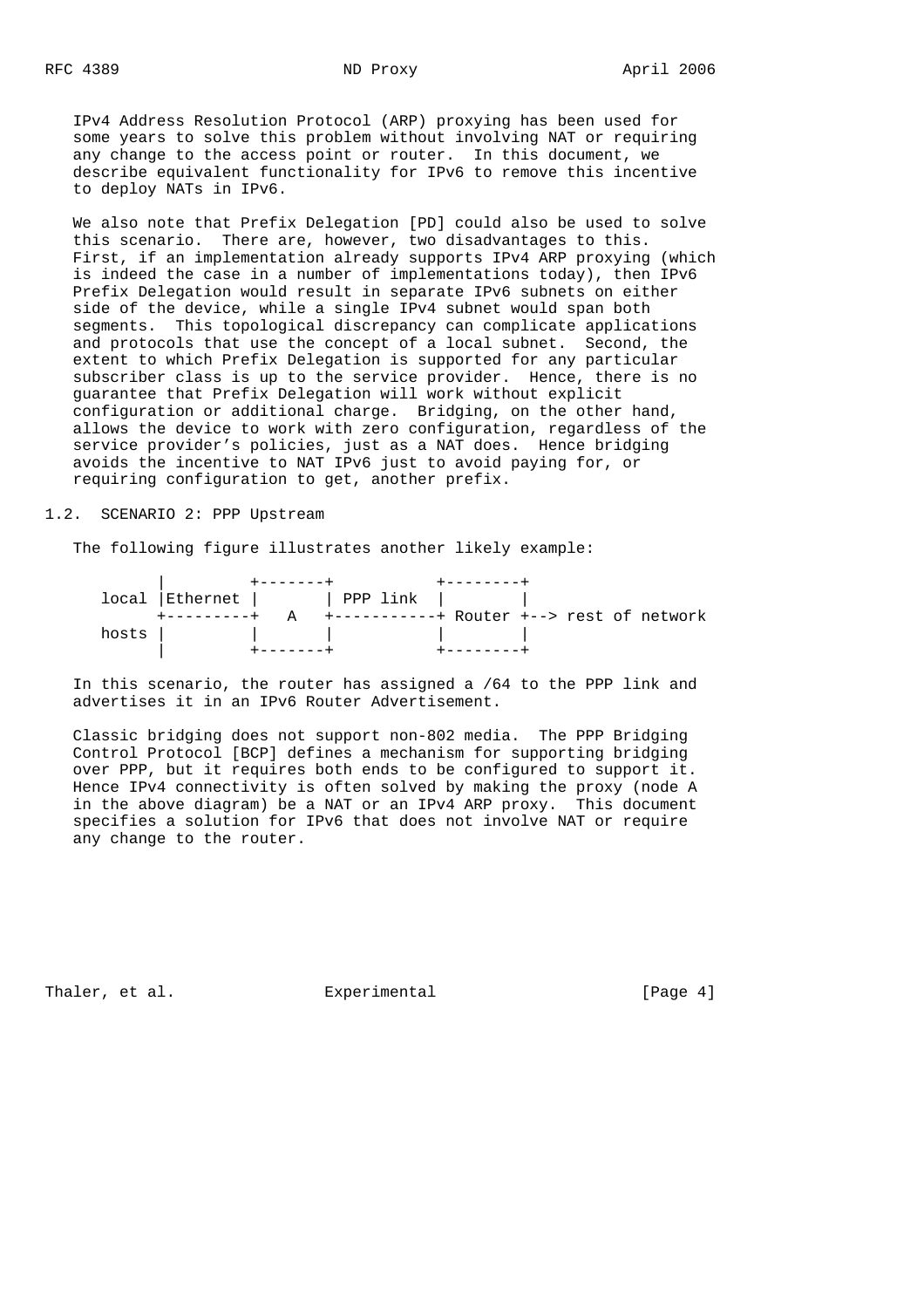#### 1.3. Inapplicable Scenarios

 This document is not applicable to scenarios with loops in the physical topology, or where routers exist on multiple segments. These cases are detected and proxying is disabled (see Section 6).

 In addition, this document is not appropriate for scenarios where classic bridging can be applied, or when configuration of the router can be done.

## 2. Terminology

 The key words "MUST", "MUST NOT", "REQUIRED", "SHALL", "SHALL NOT", "SHOULD", "SHOULD NOT", "RECOMMENDED", "MAY", and "OPTIONAL" in this document are to be interpreted as described in BCP 14, RFC 2119 [KEYWORDS].

 The term "proxy interface" will be used to refer to an interface (which could itself be a bridge interface) over which network-layer proxying is done as defined herein.

 In this document, we make no distinction between a "link" (in the classic IPv6 sense) and a "subnet". We use the term "segment" to apply to a bridged component of the link.

 Finally, while it is possible that functionality equivalent to that described herein may be achieved by nodes that do not fulfill all the requirements in [NODEREQ], in the remainder of this document we will describe behavior in terms of an IPv6 node as defined in that document.

## 3. Requirements

Proxy behavior is designed with the following requirements in mind:

- o Support connecting multiple segments with a single subnet prefix.
- o Support media that cannot be bridged at the link layer.
- o Do not require any changes to existing routers. That is, routers on the subnet may be unaware that the subnet is being bridged.

Thaler, et al. Experimental Experimental [Page 5]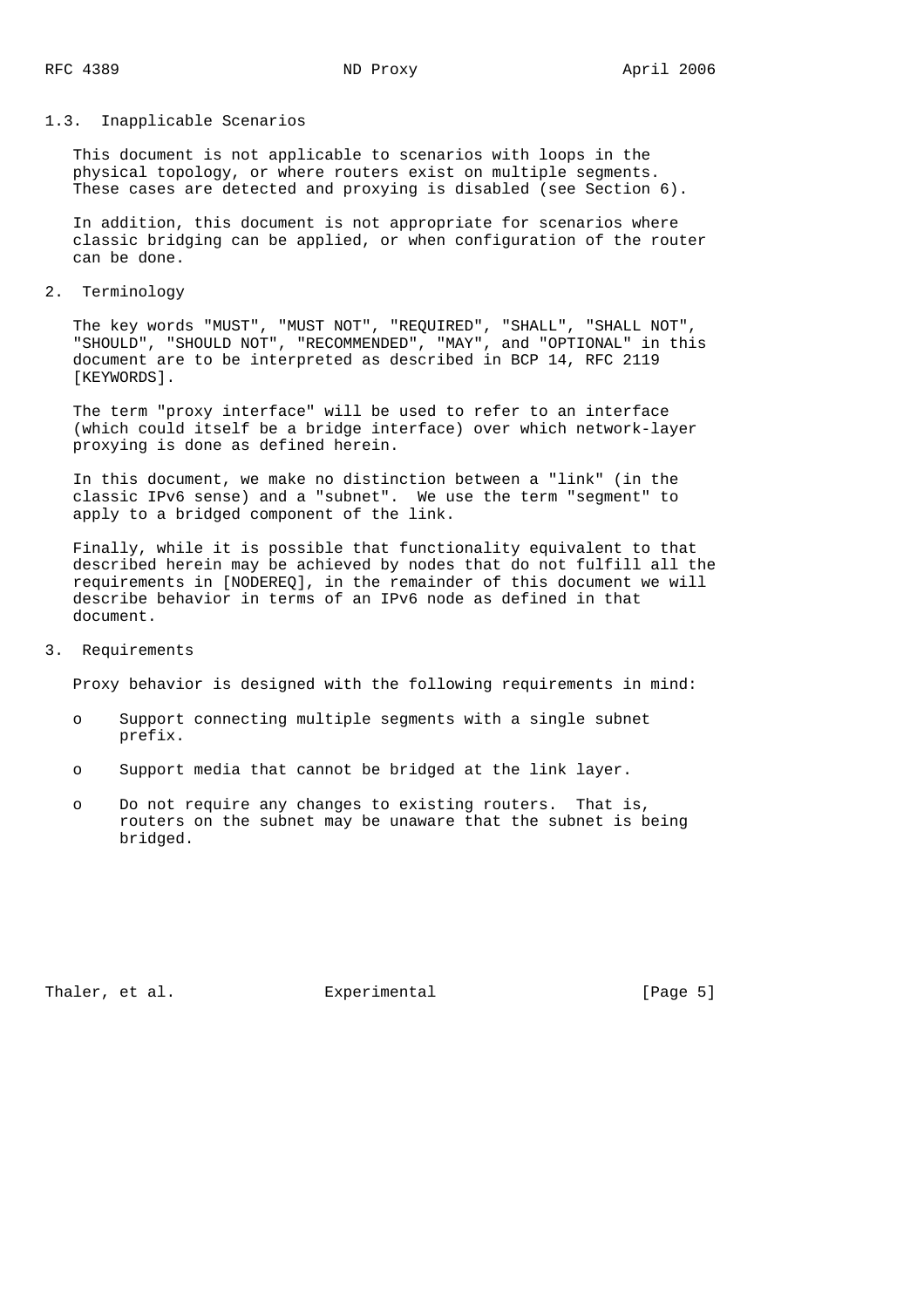- o Provide full connectivity between all nodes in the subnet. For example, if there are existing nodes (such as any routers on the subnet) that have addresses in the subnet prefix, adding a proxy must allow bridged nodes to have full connectivity with existing nodes on the subnet.
- o Prevent loops.
- o Also work in the absence of any routers.
- o Support nodes moving between segments. For example, a node should be able to keep its address without seeing its address as a duplicate due to any cache maintained at the proxy.
- o Allow dynamic addition of a proxy without adversely disrupting the network.
- o The proxy behavior should not break any existing classic bridges in use on a network segment.
- 3.1. Non-requirements

 The following items are not considered requirements, as they are not met by classic bridges:

- o Show up as a hop in a traceroute.
- o Use the shortest path between two nodes on different segments.
- o Be able to use all available interfaces simultaneously. Instead, bridging technology relies on disabling redundant interfaces to prevent loops.
- o Support connecting media on which Neighbor Discovery is not possible. For example, some technologies such as [6TO4] use an algorithmic mapping from IPv6 address to the underlying link-layer (IPv4 in this case) address, and hence cannot support bridging arbitrary IP addresses.

 The following additional items are not considered requirements for this document:

 o Support network-layer protocols other than IPv6. We do not preclude such support, but it is not specified in this document.

Thaler, et al. Experimental Experimental [Page 6]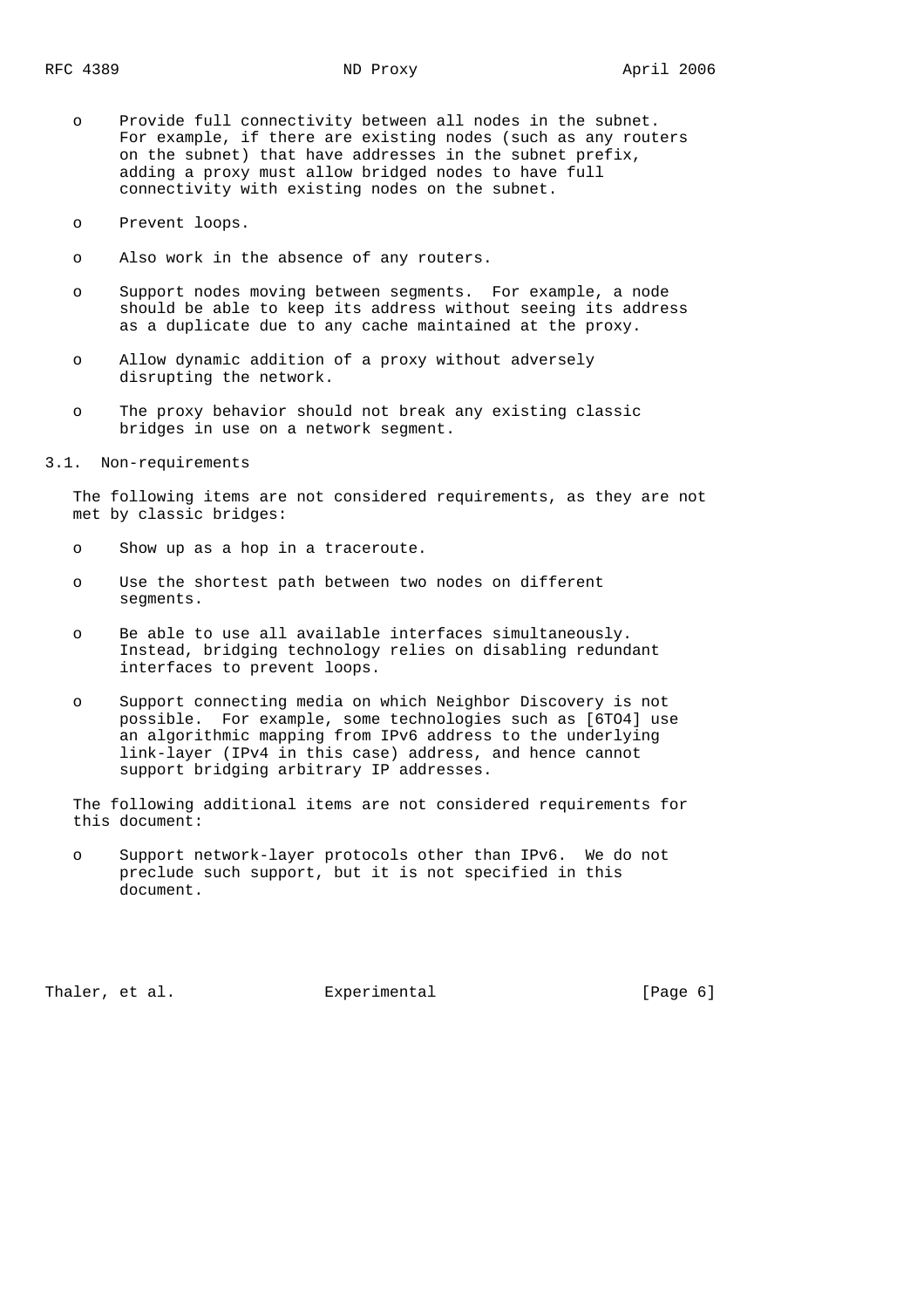o Support Redirects for off-subnet destinations that point to a router on a different segment from the redirected host. While this scenario may be desirable, no solution is currently known that does not have undesirable side effects outside the subnet. As a result, this scenario is outside the scope of this document.

## 4. Proxy Behavior

 Network-layer support for proxying between multiple interfaces SHOULD be used only when classic bridging is not possible.

 When a proxy interface comes up, the node puts it in "all-multicast" mode so that it will receive all multicast packets. It is common for interfaces not to support full promiscuous mode (e.g., on a wireless client), but all-multicast mode is generally still supported.

 As with all other interfaces, IPv6 maintains a neighbor cache for each proxy interface, which will be used as described below.

#### 4.1. Forwarding Packets

 When a packet from any IPv6 source address other than the unspecified address is received on a proxy interface, the neighbor cache of that interface SHOULD be consulted to find an entry for the source IPv6 address. If no entry exists, one is created in the STALE state.

 When any IPv6 packet is received on a proxy interface, it must be parsed to see whether it is known to be of a type that negotiates link-layer addresses. This document covers the following types: Neighbor Solicitations, Neighbor Advertisements, Router Advertisements, and Redirects. These packets are ones that can carry link-layer addresses, and hence must be proxied (as described below) so that packets between nodes on different segments can be received by the proxy and have the correct link-layer address type on each segment.

 When any other IPv6 multicast packet is received on a proxy interface, in addition to any normal IPv6 behavior such as being delivered locally, it is forwarded unchanged (other than using a new link-layer header) out all other proxy interfaces on the same link. (As specified in [BRIDGE], the proxy may instead support multicast learning and filtering, but this is OPTIONAL.) In particular, the IPv6 Hop Limit is not updated, and no ICMP errors (except as noted in Section 4.1.1 below) are sent as a result of attempting this forwarding.

Thaler, et al. Experimental Experimental [Page 7]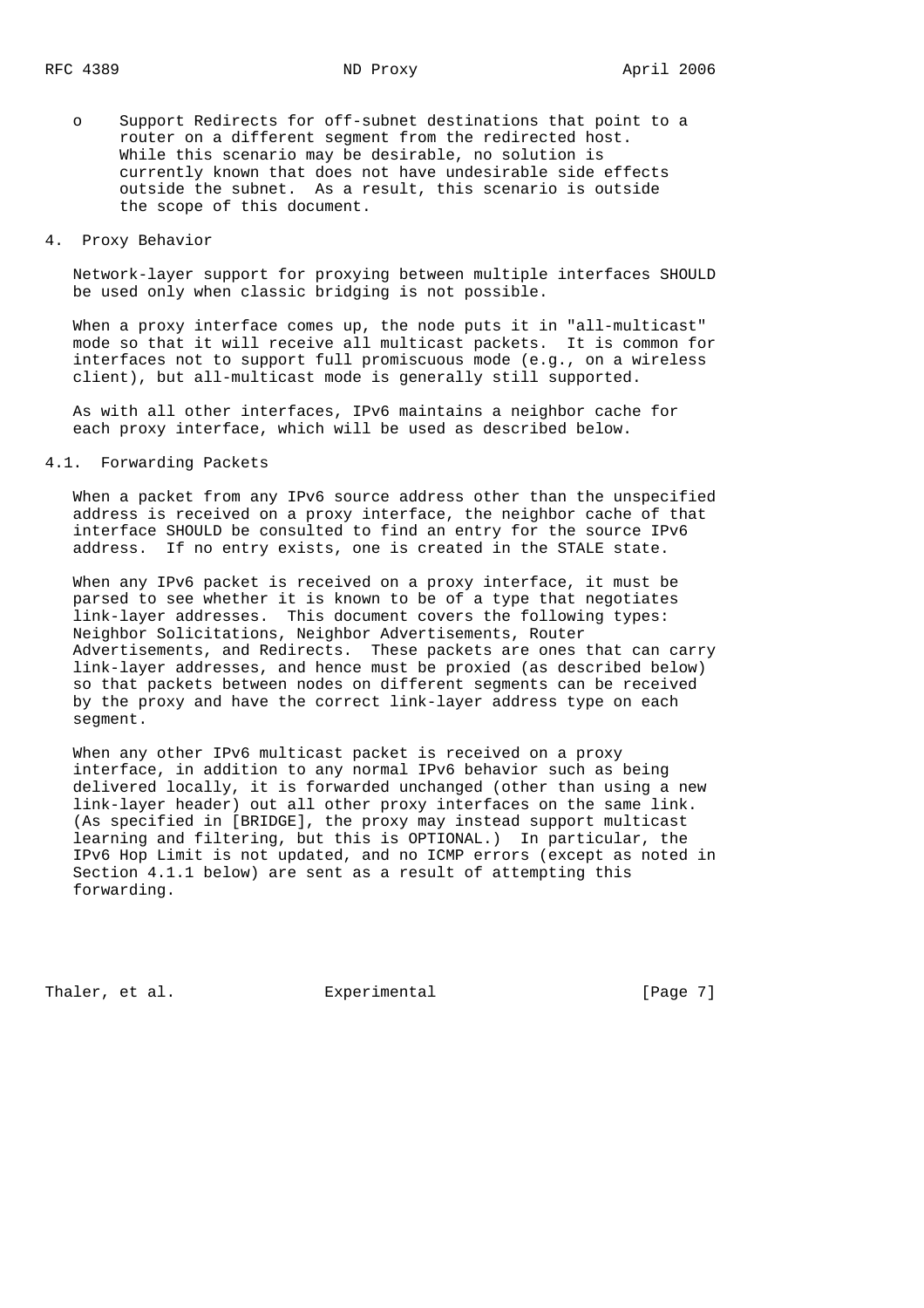When any other IPv6 unicast packet is received on a proxy interface, if it is not locally destined then it is forwarded unchanged (other than using a new link-layer header) to the proxy interface for which the next hop address appears in the neighbor cache. Again the IPv6 Hop Limit is not updated, and no ICMP errors (except as noted in Section 4.1.1 below) are sent as a result of attempting this forwarding. To choose a proxy interface to forward to, the neighbor cache is consulted, and the interface with the neighbor entry in the "best" state is used. In order of least to most preferred, the states (per [ND]) are INCOMPLETE, STALE, DELAY, PROBE, REACHABLE. A packet is never forwarded back out the same interface on which it arrived; such a packet is instead silently dropped.

 If no cache entry exists (as may happen if the proxy has previously evicted the cache entry or if the proxy is restarted), the proxy SHOULD queue the packet and initiate Neighbor Discovery as if the packet were being locally generated. The proxy MAY instead silently drop the packet. In this case, the entry will eventually be re created when the sender re-attempts Neighbor Discovery.

 The link-layer header and the link-layer address within the payload for each forwarded packet will be modified as follows:

- 1) The source address will be the address of the outgoing interface.
- 2) The destination address will be the address in the neighbor entry corresponding to the destination IPv6 address.
- 3) The link-layer address within the payload is substituted with the address of the outgoing interface.
- 4.1.1. Sending Packet Too Big Messages

 Whenever any IPv6 packet is to be forwarded out an interface whose MTU is smaller than the size of the packet, the ND proxy drops the packet and sends a Packet Too Big message back to the source, as described in [ICMPv6].

4.1.2. Proxying Packets with Link-Layer Addresses

 Once it is determined that the packet is either multicast or else is not locally destined (if unicast), the special types enumerated above (ARP, etc.) that carry link-layer addresses are handled by generating a proxy packet that contains the proxy's link-layer address on the outgoing interface instead. Such link-layer addresses occur in the

Thaler, et al. Experimental Experimental [Page 8]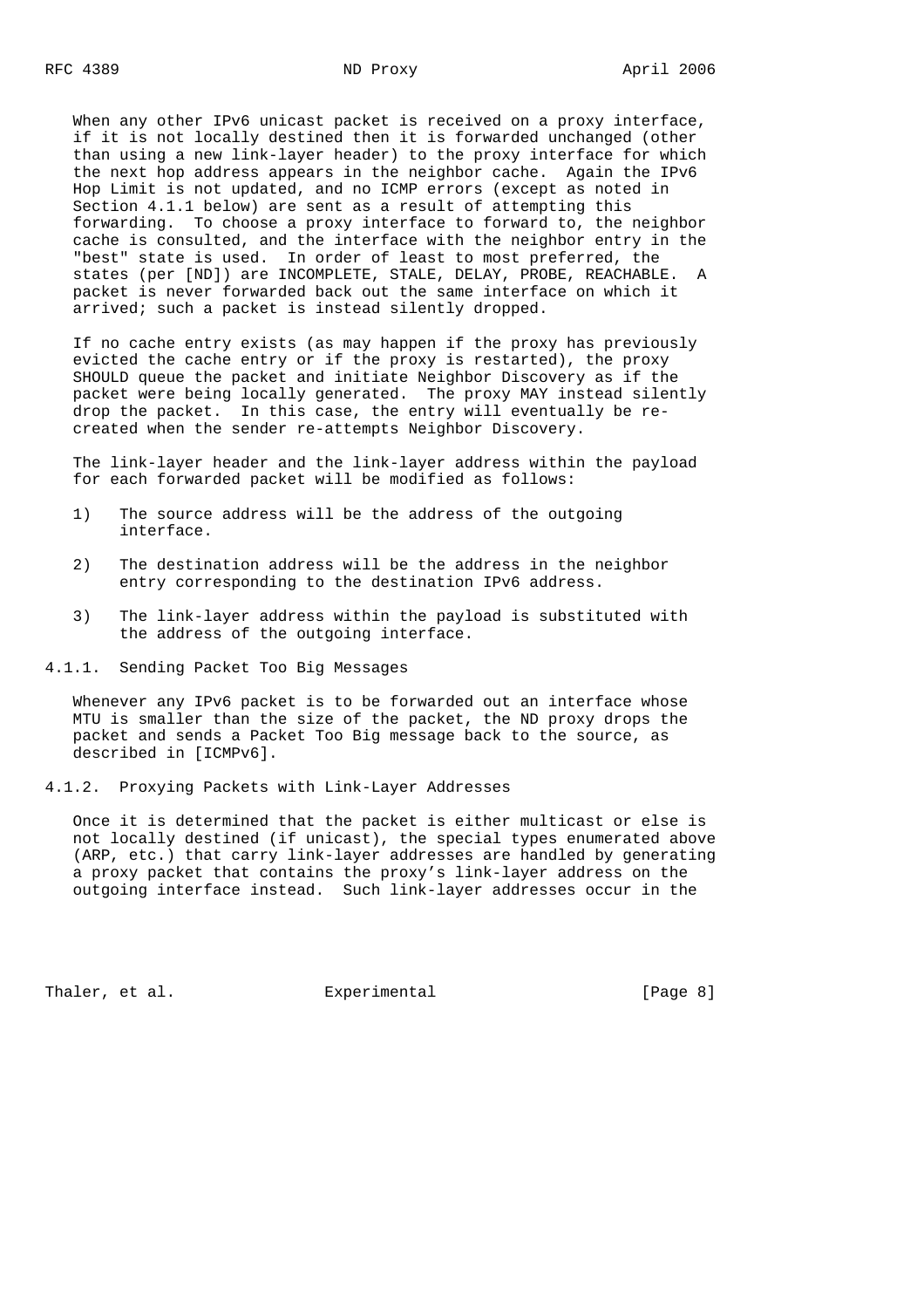link-layer header itself, as well as in the payloads of some protocols. As with all forwarded packets, the link-layer header is new.

 Section 4.1.3 enumerates the currently known cases where link-layer addresses must be changed in payloads. For guidance on handling future protocols, Section 7, "Guidelines to Proxy Developers", describes the scenarios in which the link-layer address substitution in the payload should be performed. Note that any change to the length of a proxied packet, such as when the link-layer address length changes, will require a corresponding change to the IPv6 Payload Length field.

4.1.3. IPv6 ND Proxying

 When any IPv6 packet is received on a proxy interface, it must be parsed to see whether it is known to be one of the following types: Neighbor Solicitation, Neighbor Advertisement, Router Advertisement, or Redirect.

4.1.3.1. ICMPv6 Neighbor Solicitations

 If the received packet is an ICMPv6 Neighbor Solicitation (NS), the NS is processed locally as described in Section 7.2.3 of [ND] but no NA is generated immediately. Instead the NS is proxied as described above and the NA will be proxied when it is received. This ensures that the proxy does not interfere with hosts moving from one segment to another since it never responds to an NS based on its own cache.

4.1.3.2. ICMPv6 Neighbor Advertisements

 If the received packet is an ICMPv6 Neighbor Advertisement (NA), the neighbor cache on the receiving interface is first updated as if the NA were locally destined, and then the NA is proxied as described in 4.1.2 above.

4.1.3.3. ICMPv6 Router Advertisements

 The following special processing is done for IPv6 Router Advertisements (RAs).

 A new "Proxy" bit is defined in the existing Router Advertisement flags field as follows:

 +-+-+-+-+-+-+-+-+ |M|O|H|Prf|P|Rsv| +-+-+-+-+-+-+-+-+

Thaler, et al. Experimental Experimental [Page 9]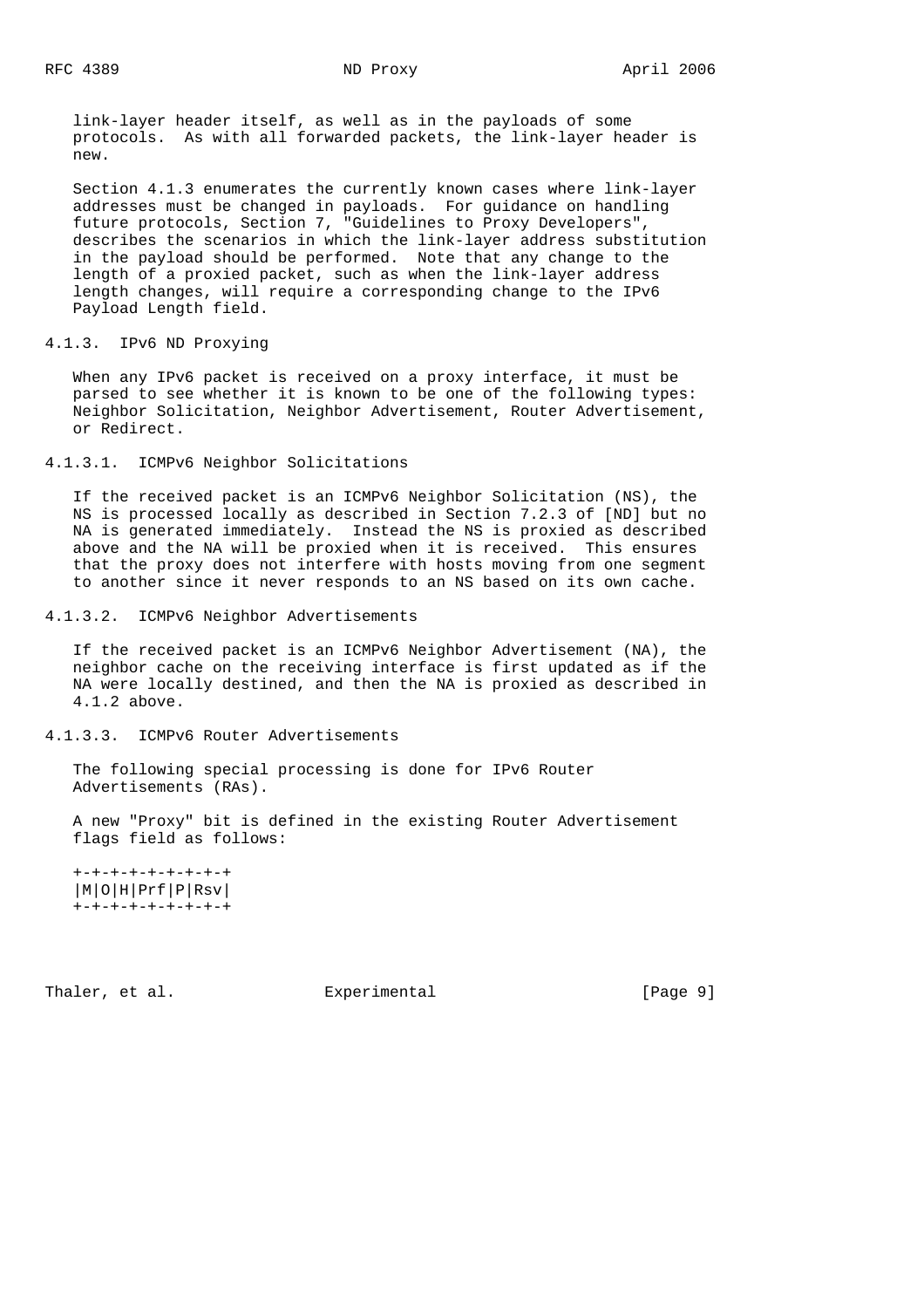where "P" indicates the location of the Proxy bit, and "Rsv" indicates the remaining reserved bits.

 The proxy determines an "upstream" proxy interface, typically through a (zero-configuration) physical choice dictated by the scenario (see Scenarios 1 and 2 above), or through manual configuration.

 When an RA with the P bit clear arrives on the upstream interface, the P bit is set when the RA is proxied out all other ("downstream") proxy interfaces (see Section 6).

 If an RA with the P bit set has arrived on a given interface (including the upstream interface) within the last 60 minutes, that interface MUST NOT be used as a proxy interface; i.e., proxy functionality is disabled on that interface.

 Furthermore, if any RA (regardless of the value of the P bit) has arrived on a "downstream" proxy interface within the last 60 minutes, that interface MUST NOT be used as a proxy interface.

 The RA is processed locally as well as proxied as described in Section 4.1.2, unless such proxying is disabled as noted above.

## 4.1.3.4. ICMPv6 Redirects

 If the received packet is an ICMPv6 Redirect message, then the proxied packet should be modified as follows. If the proxy has a valid (i.e., not INCOMPLETE) neighbor entry for the target address on the same interface as the redirected host, then the Target Link-Layer Address (TLLA) option in the proxied Redirect simply contains the link-layer address of the target as found in the proxy's neighbor entry, since the redirected host may reach the target address directly. Otherwise, if the proxy has a valid neighbor entry for the target address on some other interface, then the TLLA option in the proxied packet contains the link-layer address of the proxy on the sending interface, since the redirected host must reach the target address through the proxy. Otherwise, the proxy has no valid neighbor entry for the target address, and the proxied packet contains no TLLA option, which will cause the redirected host to perform Neighbor Discovery for the target address.

# 4.2. Originating Packets

 Locally originated packets that are sent on a proxy interface also follow the same rules as packets received on a proxy interface. If no neighbor entry exists when a unicast packet is to be locally originated, an interface can be chosen in any implementation-specific fashion. Once the neighbor is resolved, the actual interface will be

Thaler, et al.  $\qquad \qquad$  Experimental  $\qquad \qquad$  [Page 10]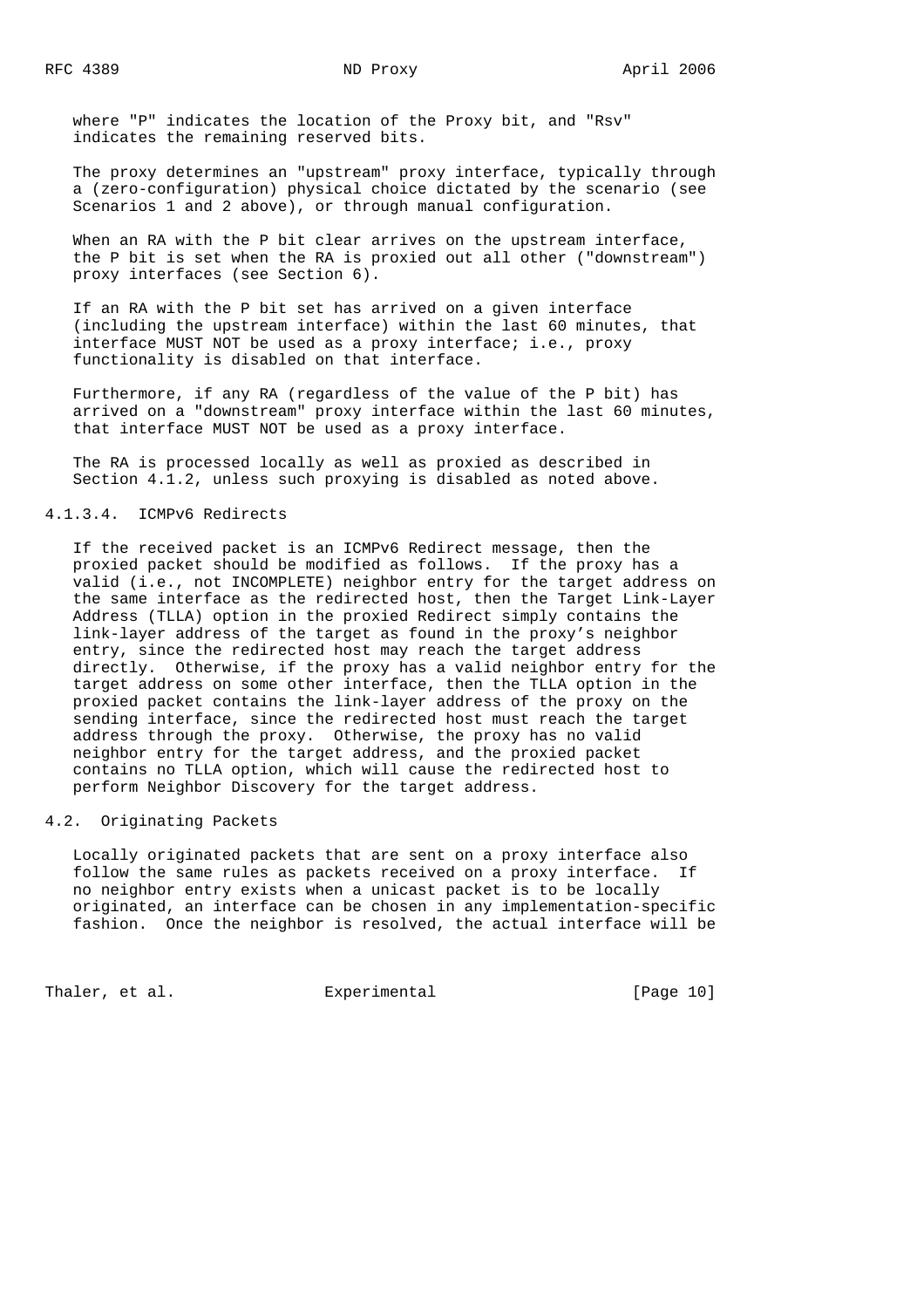discovered and the packet will be sent on that interface. When a multicast packet is to be locally originated, an interface can be chosen in any implementation-specific fashion, and the packet will then be forwarded out other proxy interfaces on the same link as described in Section 4.1 above.

## 5. Example

 Consider the following topology, where A and B are nodes on separate segments which are connected by a proxy P:

 $A---|---P---|---B$ a p1 p2 b

 A and B have link-layer addresses a and b, respectively. P has link-layer addresses p1 and p2 on the two segments. We now walk through the actions that happen when A attempts to send an initial IPv6 packet to B.

 A first does a route lookup on the destination address B. This matches the on-link subnet prefix, and a destination cache entry is created as well as a neighbor cache entry in the INCOMPLETE state. Before the packet can be sent, A needs to resolve B's link-layer address and sends a Neighbor Solicitation (NS) to the solicited-node multicast address for B. The Source Link-Layer Address (SLLA) option in the solicitation contains A's link-layer address.

 P receives the solicitation (since it is receiving all link-layer multicast packets) and processes it as it would any multicast packet by forwarding it out to other segments on the link. However, before actually sending the packet, it determines if the packet being sent is one that requires proxying. Since it is an NS, it creates a neighbor entry for A on interface 1 and records its link-layer address. It also creates a neighbor entry for B (on an arbitrary proxy interface) in the INCOMPLETE state. Since the packet is multicast, P then needs to proxy the NS out all other proxy interfaces on the subnet. Before sending the packet out interface 2, it replaces the link-layer address in the SLLA option with its own link-layer address, p2.

 B receives this NS, processing it as usual. Hence it creates a neighbor entry for A mapping it to the link-layer address p2. It responds with a Neighbor Advertisement (NA) sent to A containing B's link-layer address b. The NA is sent using A's neighbor entry, i.e., to the link-layer address p2.

Thaler, et al. Experimental [Page 11]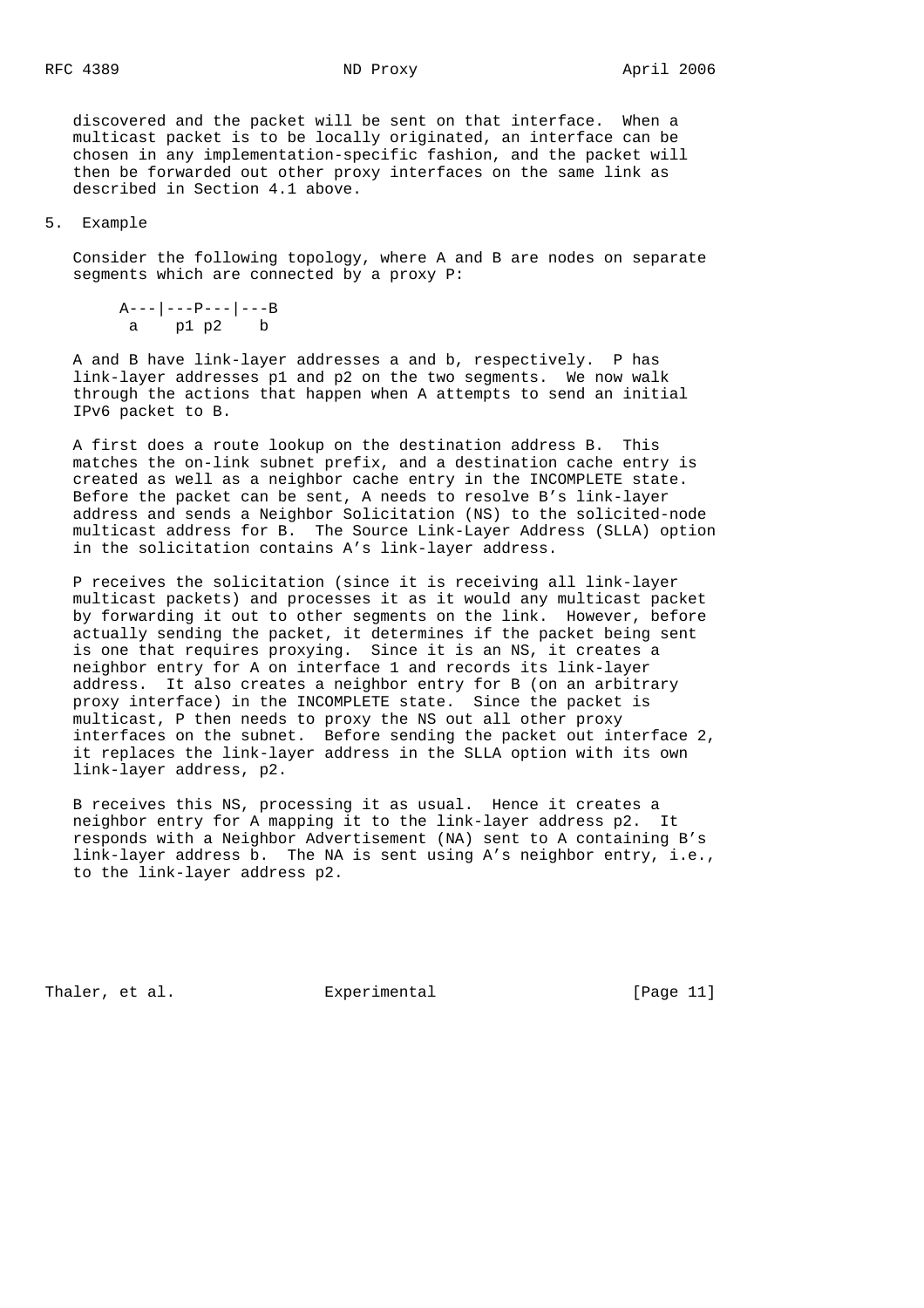The NA is received by P, which then processes it as it would any unicast packet; i.e., it forwards this out interface 1, based on the neighbor cache. However, before actually sending the packet out, it inspects it to determine if the packet being sent is one that requires proxying. Since it is an NA, it updates its neighbor entry for B to be REACHABLE and records the link-layer address b. P then replaces the link-layer address in the TLLA option with its own link-layer address on the outgoing interface, p1. The packet is then sent out interface 1.

 A receives this NA, processing it as usual. Hence it creates a neighbor entry for B on interface 2 in the REACHABLE state and records the link-layer address p1.

6. Loop Prevention

 An implementation MUST ensure that loops are prevented by using the P bit in RAs as follows. The proxy determines an "upstream" proxy interface, typically through a (zero-configuration) physical choice dictated by the scenario (see Scenarios 1 and 2 above), or through manual configuration. As described in Section 4.1.3.3, only the upstream interface is allowed to receive RAs, and never from other proxies. Proxy functionality is disabled on an interface otherwise. Finally, a proxy MUST wait until it has sent two P bit RAs on a given "downstream" interface before it enables forwarding on that interface.

7. Guidelines to Proxy Developers

 Proxy developers will have to accommodate protocols or protocol options (for example, new ICMP messages) that are developed in the future, or protocols that are not mentioned in this document (for example, proprietary protocols). This section prescribes guidelines that can be used by proxy developers to accommodate protocols that are not mentioned herein.

 1) If a link-layer address carried in the payload of the protocol can be used in the link-layer header of future messages, then the proxy should substitute it with its own address. For example, the link-layer address in NA messages is used in the link-layer header for future messages, and, hence, the proxy substitutes it with its own address.

 For multicast packets, the link-layer address substituted within the payload will be different for each outgoing interface.

Thaler, et al.  $\qquad \qquad$  Experimental  $\qquad \qquad$  [Page 12]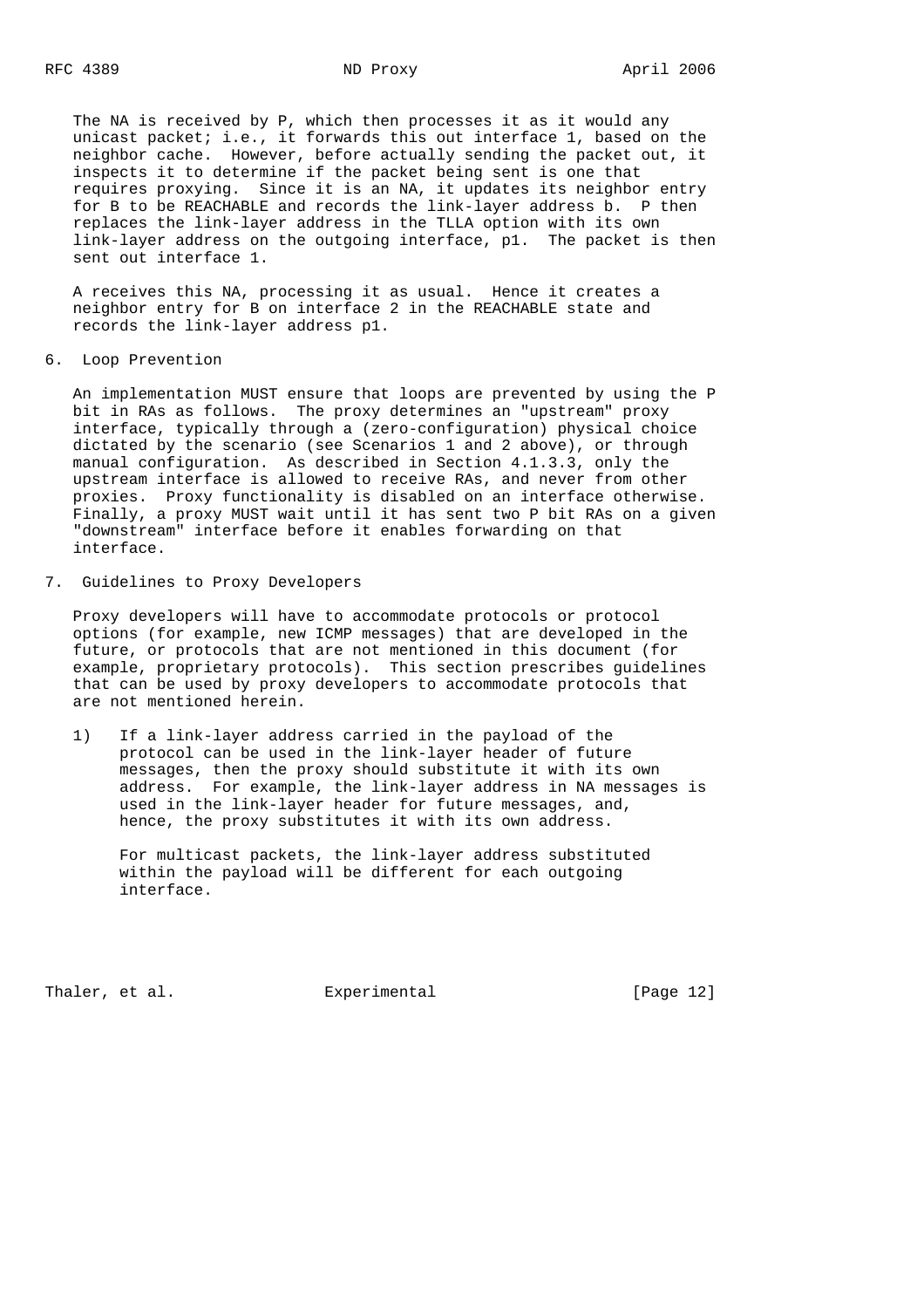- 2) If the link-layer address in the payload of the protocol will never be used in any link-layer header, then the proxy should not substitute it with its own address. No special actions are required for supporting these protocols. For example, [DHCPv6] is in this category.
- 8. IANA Considerations

 This document defines a new bit in the RA flags (the P bit). There is currently no registration procedure for such bits, so IANA should not take any action.

9. Security Considerations

 Unsecured Neighbor Discovery has a number of security issues, which are discussed in detail in [PSREQ]. RFC 3971 [SEND] defines security mechanisms that can protect Neighbor Discovery.

 Proxies are susceptible to the same kind of security issues that plague hosts using unsecured Neighbor Discovery. These issues include hijacking traffic and denial-of-service within the subnet. Malicious nodes within the subnet can take advantage of this property, and hijack traffic. In addition, a Neighbor Discovery proxy is essentially a legitimate man-in-the-middle, which implies that there is a need to distinguish proxies from unwanted man-in the-middle attackers.

 This document does not introduce any new mechanisms for the protection of proxy Neighbor Discovery. That is, it does not provide a mechanism from authorizing certain devices to act as proxies, and it does not provide extensions to SEND to make it possible to use both SEND and proxies at the same time. We note that RFC 2461 [ND] already defines the ability to proxy Neighbor Advertisements, and extensions to SEND are already needed to cover that case, independent of this document.

 Note also that the use of proxy Neighbor Discovery may render it impossible to use SEND both on the leaf subnet and on the external subnet. This is because the modifications performed by the proxy will invalidate the RSA Signature Option in a secured Neighbor Discovery message, and cause SEND-capable nodes to either discard the messages or treat them as unsecured. The latter is the desired operation when SEND is used together with this specification, and it ensures that SEND nodes within this environment can selectively downgrade themselves to unsecure Neighbor Discovery when proxies are present.

Thaler, et al. **Experimental** [Page 13]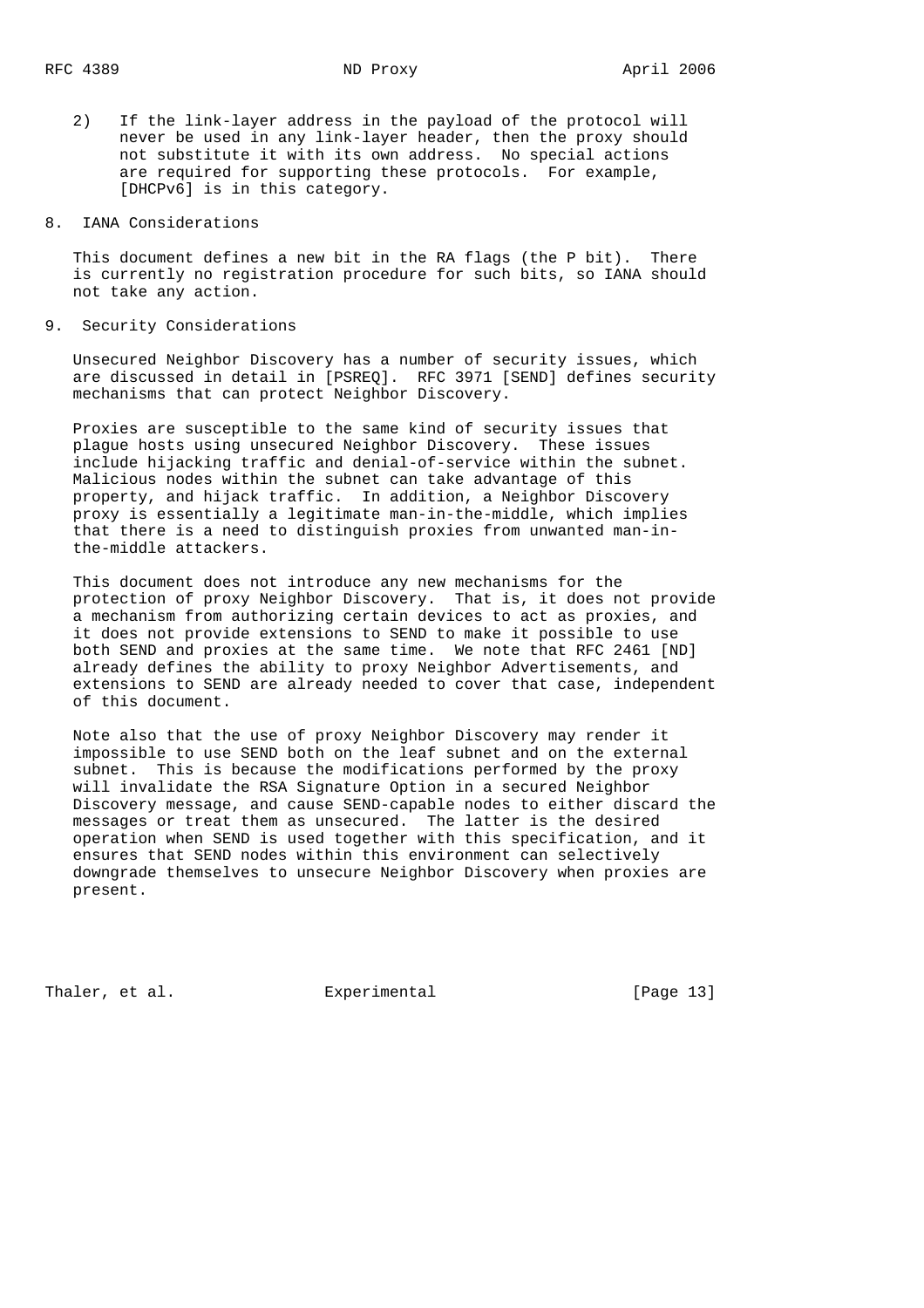In the following, we outline some potential paths to follow when defining a secure proxy mechanism.

 It is reasonable for nodes on the leaf subnet to have a secure relationship with the proxy and to accept ND packets either from the owner of a specific address (normal SEND) or from a trusted proxy that it can verify (see below).

 For nodes on the external subnet, there is a trade-off between security (where all nodes have a secure relationship with the proxy) and privacy (where no nodes are aware that the proxy is a proxy). In the case of a point-to-point external link (Scenario 2), however, SEND may not be a requirement on that link.

 Verifying that ND packets come from a trusted proxy requires an extension to the SEND protocol and is left for future work [SPND], but is similar to the problem of securing Router Advertisements that is supported today. For example, a rogue node can send a Router Advertisement to cause a proxy to disable its proxy behavior, and hence cause denial-of-service to other nodes; this threat is covered in Section 4.2.1 of [PSREQ].

 Alternative designs might involve schemes where the right for representing a particular host is delegated to the proxy, or where multiple nodes can make statements on behalf of one address [RINGSIG].

# 10. Acknowledgements

 The authors wish to thank Jari Arkko for contributing portions of the Security Considerations text.

- 11. Normative References
	- [BRIDGE] T. Jeffree, editor, "Media Access Control (MAC) Bridges", ANSI/IEEE Std 802.1D, 2004, http://standards.ieee.org/ getieee802/download/802.1D-2004.pdf.
	- [ICMPv6] Conta, A. and S. Deering, "Internet Control Message Protocol (ICMPv6) for the Internet Protocol Version 6 (IPv6) Specification", RFC 2463, December 1998.
	- [KEYWORDS] Bradner, S., "Key words for use in RFCs to Indicate Requirement Levels", BCP 14, RFC 2119, March 1997.
	- [ND] Narten, T., Nordmark, E., and W. Simpson, "Neighbor Discovery for IP Version 6 (IPv6)", RFC 2461, December 1998.

Thaler, et al. Experimental [Page 14]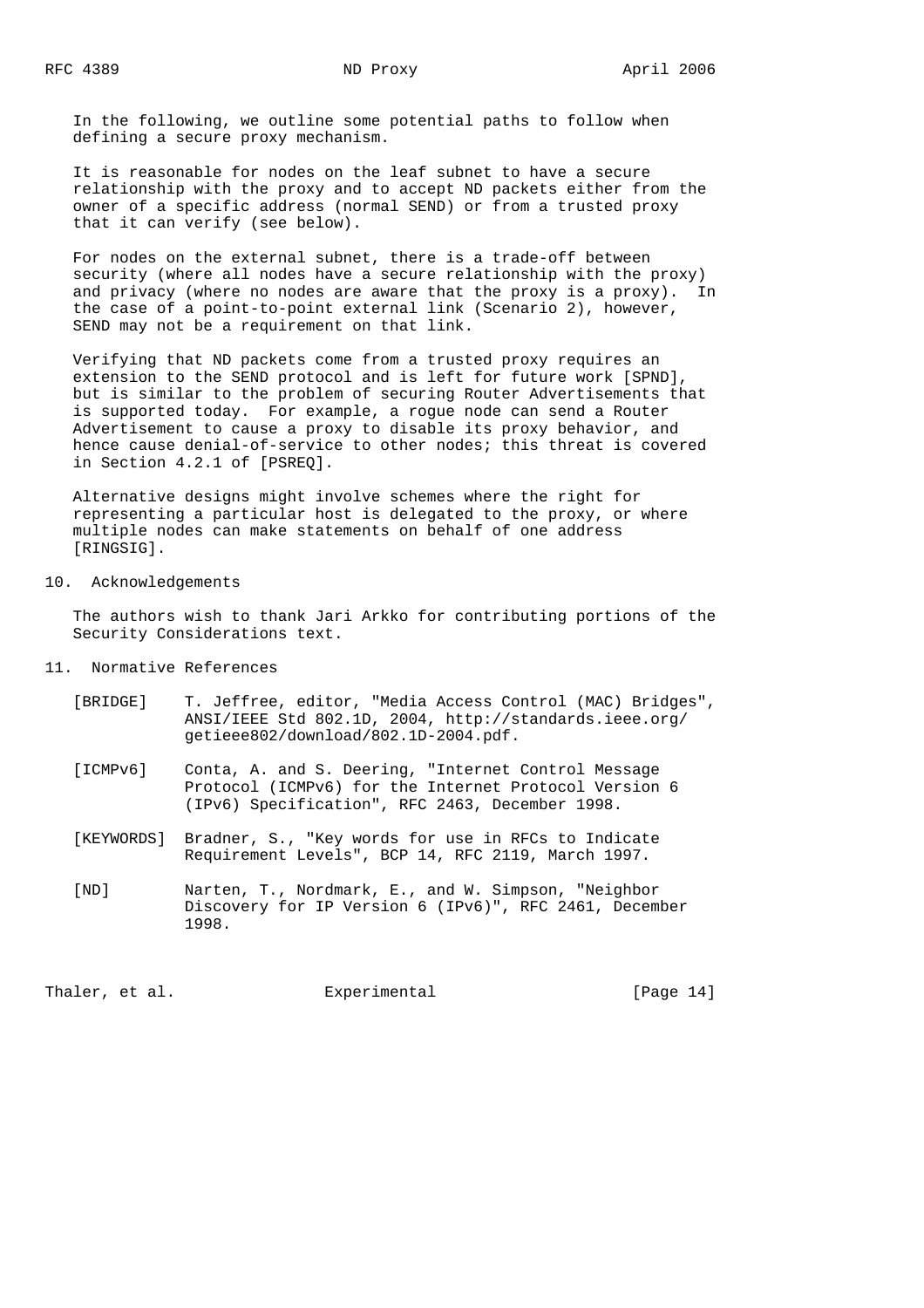- [NODEREQ] Loughney, J., Ed., "IPv6 Node Requirements", RFC 4294, April 2006.
- 12. Informative References
	- [6TO4] Carpenter, B. and K. Moore, "Connection of IPv6 Domains via IPv4 Clouds", RFC 3056, February 2001.
	- [BCP] Higashiyama, M., Baker, F., and T. Liao, "Point-to-Point Protocol (PPP) Bridging Control Protocol (BCP)", RFC 3518, April 2003.
	- [DHCPv6] Droms, R., Ed., Bound, J., Volz, B., Lemon, T., Perkins, C., and M. Carney, "Dynamic Host Configuration Protocol for IPv6 (DHCPv6)", RFC 3315, July 2003.
	- [NAT] Srisuresh, P. and K. Egevang, "Traditional IP Network Address Translator (Traditional NAT)", RFC 3022, January 2001.
	- [PD] Troan, O. and R. Droms, "IPv6 Prefix Options for Dynamic Host Configuration Protocol (DHCP) version 6", RFC 3633, December 2003.
	- [PSREQ] Nikander, P., Kempf, J., and E. Nordmark, "IPv6 Neighbor Discovery (ND) Trust Models and Threats", RFC 3756, May 2004.
	- [RINGSIG] Kempf, J. and C. Gentry, "Secure IPv6 Address Proxying using Multi-Key Cryptographically Generated Addresses (MCGAs)", Work in Progress, August 2005.
	- [SEND] Arkko, J., Ed., Kempf, J., Zill, B., and P. Nikander, "SEcure Neighbor Discovery (SEND)", RFC 3971, March 2005.
	- [SPND] Daley, G., "Securing Proxy Neighbour Discovery Problem Statement", Work in Progress, February 2005.

Thaler, et al. Experimental [Page 15]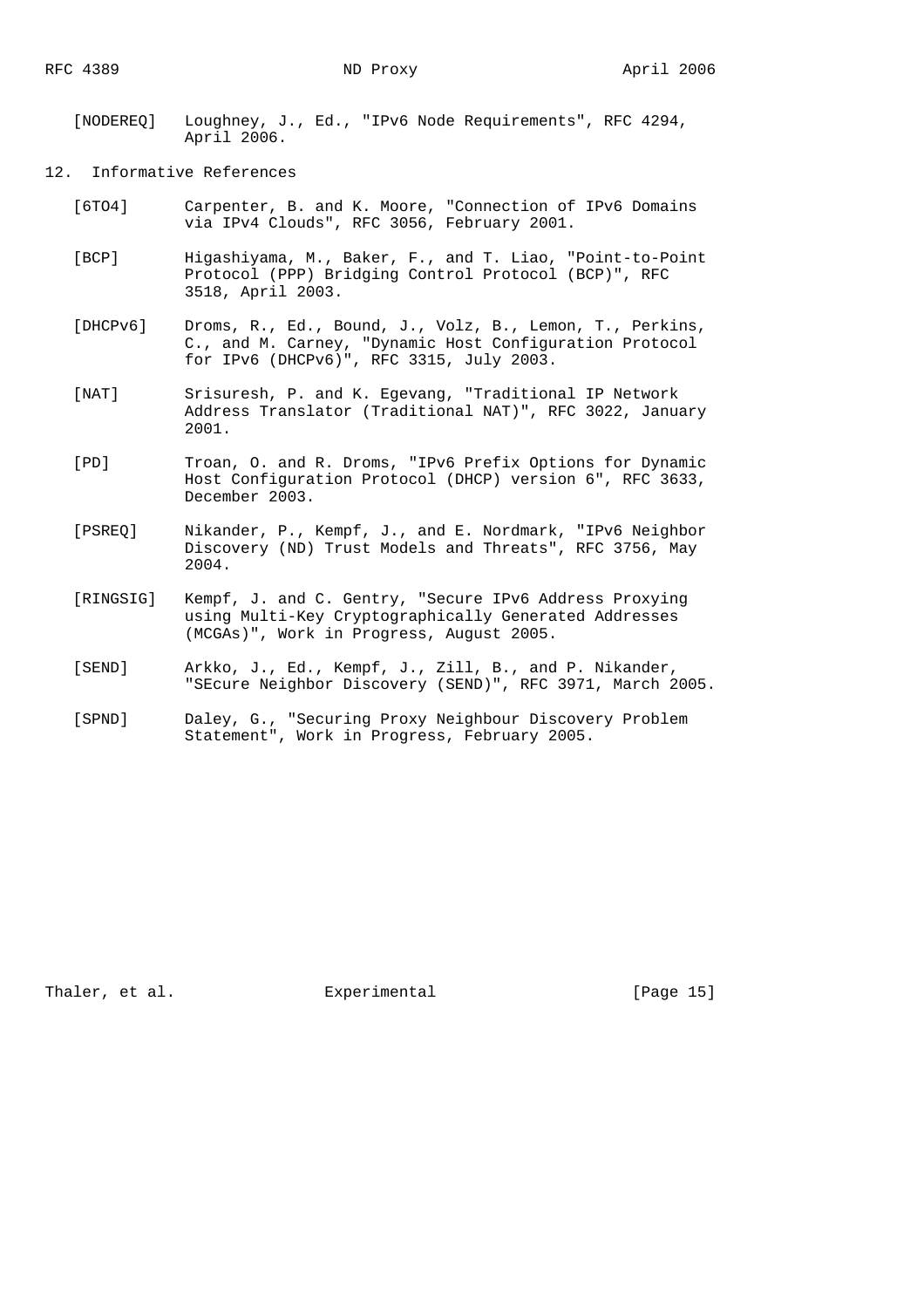Appendix A: Comparison with Naive RA Proxy

 It has been suggested that a simple Router Advertisement (RA) proxy would be sufficient, where the subnet prefix in an RA is "stolen" by the proxy and applied to a downstream link instead of an upstream link. Other ND messages are not proxied.

 There are many problems with this approach. First, it requires cooperation from all nodes on the upstream link. No node (including the router sending the RA) can have an address in the subnet or it will not have connectivity with nodes on the downstream link. This is because when a node on a downstream link tries to do Neighbor Discovery, and the proxy does not send the NS on the upstream link, it will never discover the neighbor on the upstream link. Similarly, if messages are not proxied during Duplicate Address Detection (DAD), conflicts can occur.

 Second, if the proxy assumes that no nodes on the upstream link have addresses in the prefix, such a proxy could not be safely deployed without cooperation from the network administrator since it introduces a requirement that the router itself not have an address in the prefix. This rules out use in situations where bridges and Network Address Translators (NATs) are used today, which is the problem this document is directly addressing. Instead, where a prefix is desired for use on one or more downstream links in cooperation with the network administrator, Prefix Delegation [PD] should be used instead.

Thaler, et al. Experimental [Page 16]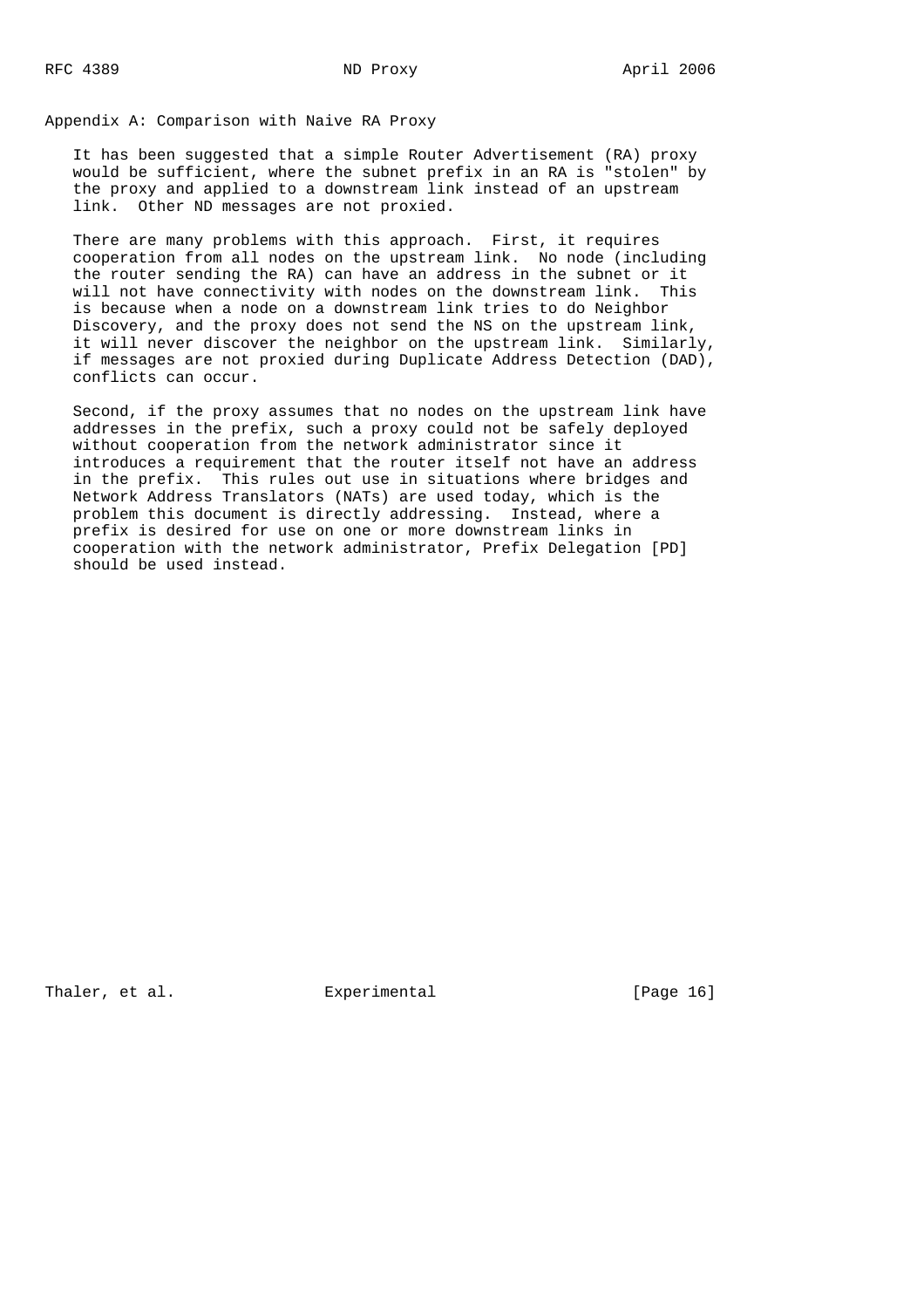Authors' Addresses

 Dave Thaler Microsoft Corporation One Microsoft Way Redmond, WA 98052-6399

 Phone: +1 425 703 8835 EMail: dthaler@microsoft.com

 Mohit Talwar Microsoft Corporation One Microsoft Way Redmond, WA 98052-6399

 Phone: +1 425 705 3131 EMail: mohitt@microsoft.com

 Chirayu Patel All Play, No Work Bangalore, Karnataka 560038

 Phone: +91-98452-88078 EMail: chirayu@chirayu.org

Thaler, et al. Experimental [Page 17]